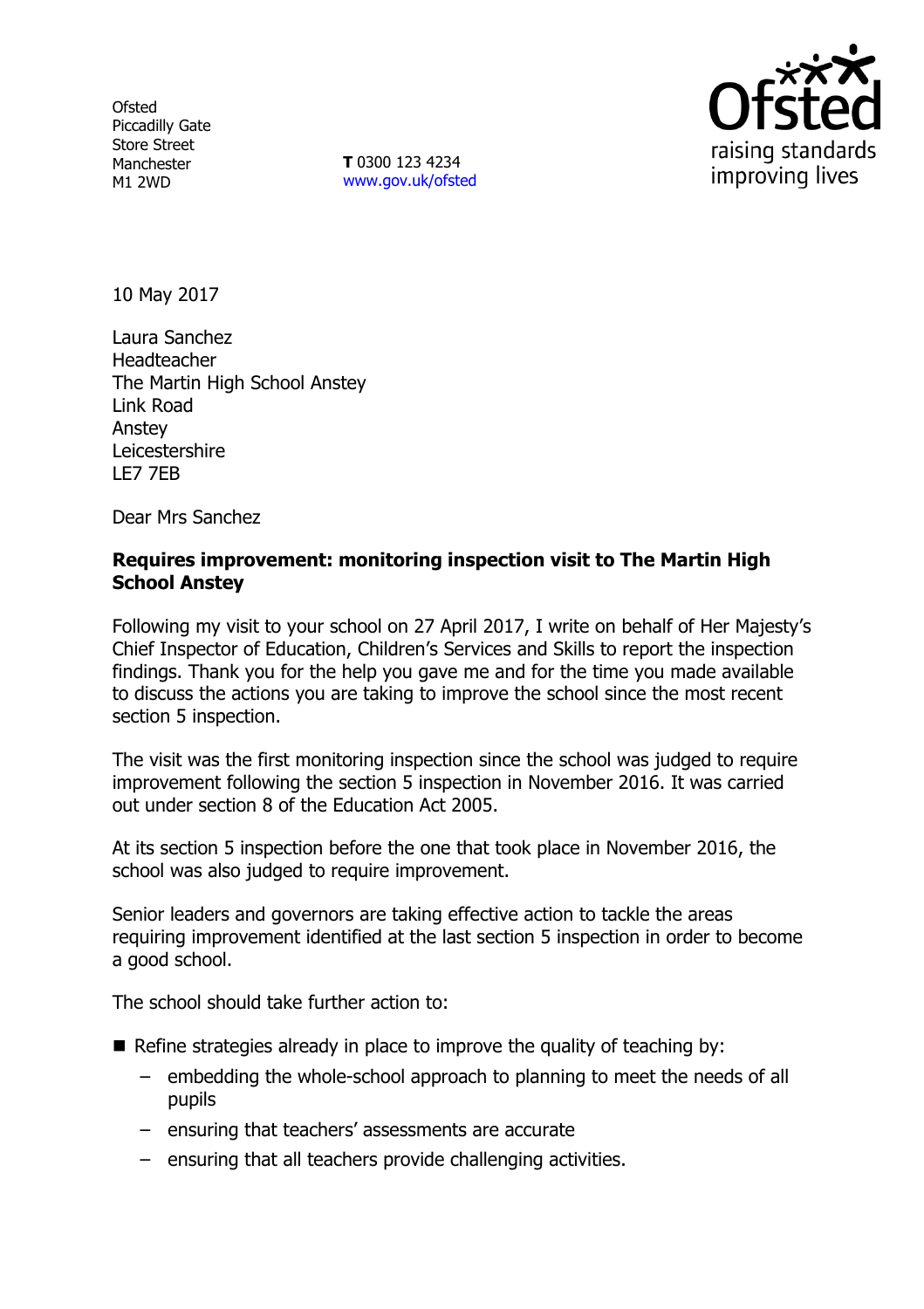

■ Further improve the effectiveness of leadership and management by ensuring that strategies to improve disadvantaged pupils' progress are rigorously evaluated and adapted accordingly.

# **Evidence**

During the inspection, I met with you and other senior leaders, and a representative of the governing body, to discuss the actions taken since the last inspection. I spoke with a group of pupils formally and with other pupils in their lessons. I made short visits to a number of lessons, accompanied by yourself and the deputy headteacher. I considered a range of documents, including those relating to safeguarding, monitoring the quality of teaching, and attendance. I also considered the school's self-evaluation and action plans. I looked at pupils' work in their lessons and in a sample of books from different subjects and year groups.

## **Context**

Since the last inspection, five teaching staff have left the school. You have appointed a new head of mathematics who will be taking up post in the summer term 2017.

### **Main findings**

Since the last inspection, you have taken swift and effective action to begin to bring about the required improvements to the school. You have shared a clear vision with staff and have communicated high expectations of staff performance. You are ably supported by the deputy headteacher in your drive for continued improvement. You have a clear understanding of the school's strengths and weaknesses and have ensured that appropriate plans are in place to ensure that these are addressed with sustainable improvements. For example, you are clear in your commitment to ensure that staff of only the highest calibre are appointed and are not prepared to recruit staff who will not contribute to providing a good quality of education.

You have taken action to improve the quality of teaching since the last inspection. Following your appointment as headteacher in September 2015, you introduced a cycle of meetings where senior and middle leaders discuss pupils' progress. Following the inspection in November 2016, you have amended this process to ensure that subject leaders are held to greater account. This, in turn, has enabled subject leaders to hold teaching staff to account for the performance of pupils in their class. There are now higher expectations of pupils' progress and greater rigour in the evaluation of staff performance. Alongside this process, you have ensured that staff are fully supported to develop and improve their practice. For example, staff in need of support are enrolled on an improvement programme, involving a variety of coaching, evaluation and appraisal processes.

You have introduced planning documents which you call 'context for learning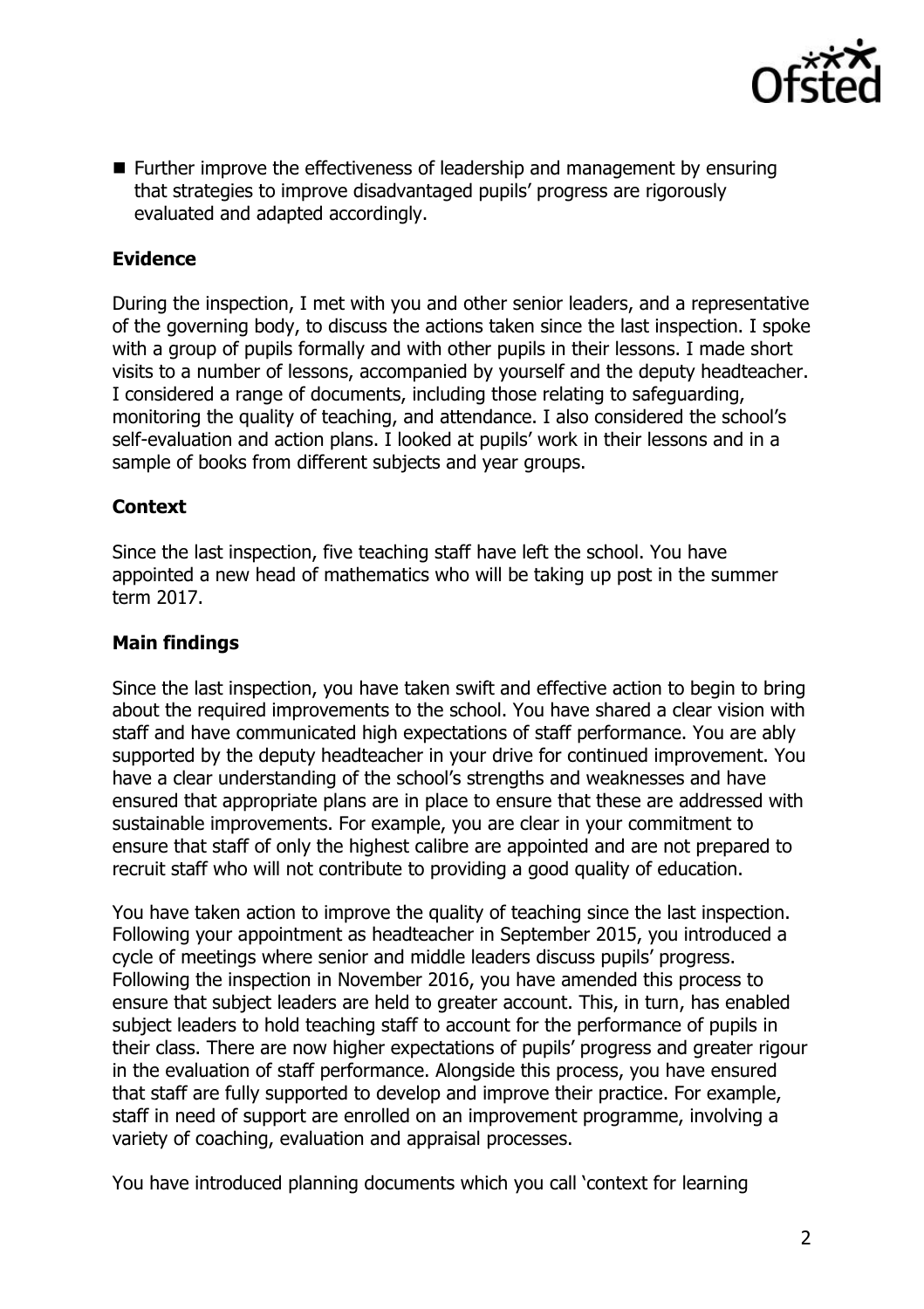

sheets'. These sheets, completed by class teachers, document each pupil's profile and identify their specific strengths and learning needs. Teachers are expected to use these in their planning, for example to ensure that activities are appropriately challenging and that effective strategies are employed to support pupils' progress. When we visited lessons, these sheets were effectively used by teachers, for example in identifying pupils to respond to specific questions or strategies to support behaviour. Your recent monitoring indicates that the use of this strategy is improving across the school, but you are aware that it is not yet fully consistent. You have plans in place to address this.

You have supported teachers to develop activities which interest and engage pupils. The deputy headteacher has led staff training on planning tasks which motivate boys. Your evaluation of the quality of teaching suggests that boys are now more interested in their learning. When we visited lessons, we noted that all pupils were focused on their learning, enthusiastically participating in a variety of activities. Boys and girls report that they enjoy their lessons.

Pupils say the quality of teaching has improved since the last inspection. They report that behaviour in lessons has improved 'massively' and appreciate the fact that they can concentrate in class without distractions. Pupils say their teachers really want to help them and want them to do well. This sentiment is shared by pupils who have high aspirations. Pupils report that they find the practice of 'DIRT', a means of reviewing and improving their work, to be helpful. Pupils find this supports them in understanding what they have learned and helps them to identify the next steps in their learning.

The last inspection identified the need to improve the accuracy of teachers' assessments. You have facilitated the means for teachers to moderate their assessments with colleagues from other schools, which has helped improve the accuracy of their assessments. Subject leaders have taken greater responsibility to ensure that assessments are accurate and are held to account for this. You are aware this is an ongoing process and are keen to develop this further.

Following the last inspection, you have made changes to the leadership of the provision for pupils who have special educational needs and/or disabilities. With the special educational needs coordinator, you have reviewed the use of teaching assistants. You have allocated the majority of teaching assistants to a faculty area to enable them to specialise in particular subjects. Staff have a greater understanding of their role and pupils are now more effectively supported.

Following the recommendation of the previous inspection report, you commissioned an external review of the school's use of the pupil premium funding in February 2017. You have taken swift action to address the recommendations of this review. You have written a clear action plan and created a team of senior and middle leaders to take responsibility for realising its aims. The allocation of this funding is now more carefully accounted for and you have begun to track the impact of its